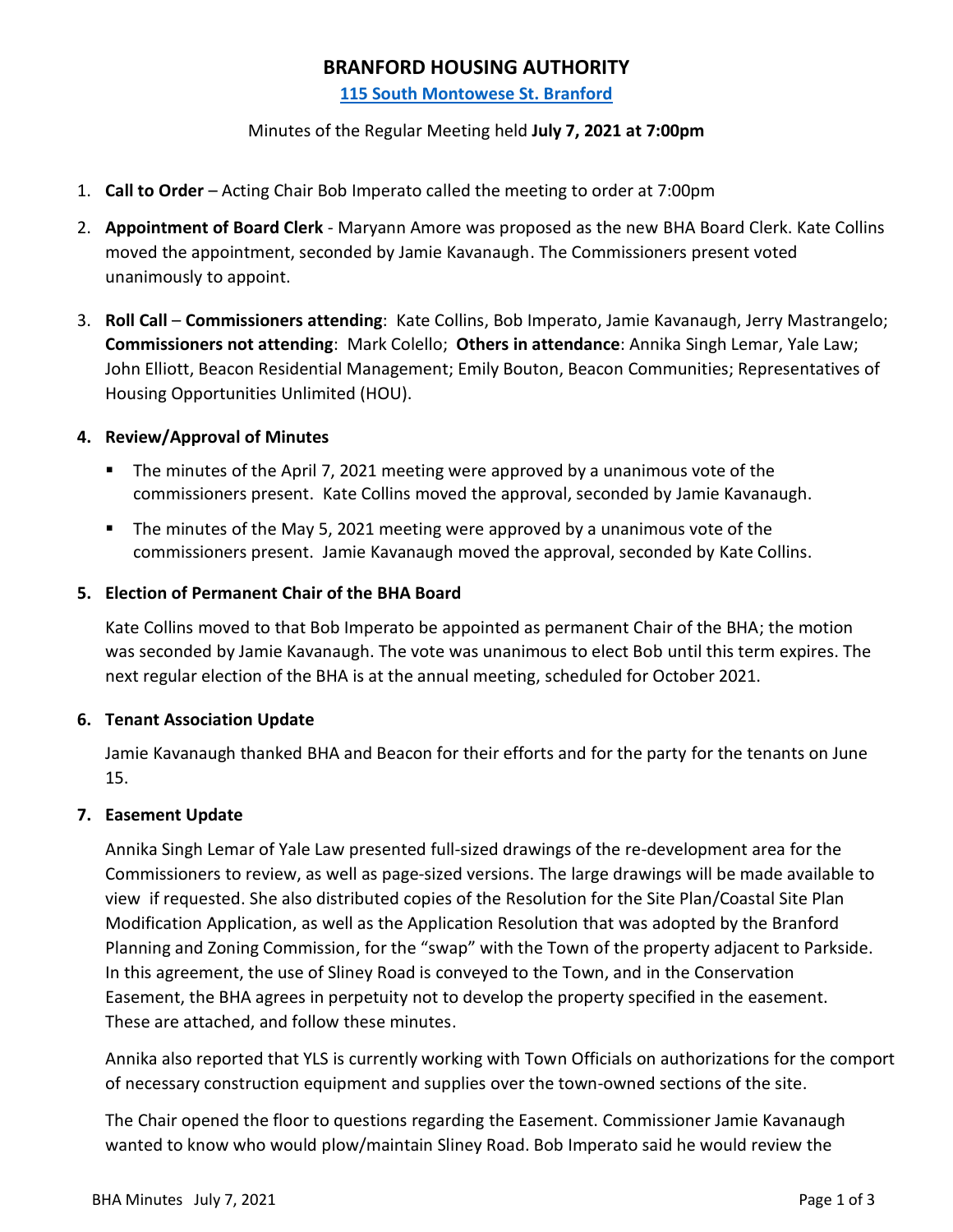notes on this and get back to the Board. A member of the public asked who will be responsible if someone gets hurt during construction. Emily Bouton of Beacon Properties reported that the contractor is fully insured and per Beacon's contract with them, they are responsible for all safety protocols. The approved time for daily construction work will be 8am to 4pm, and there will be a fence surrounding the construction site with a locking gate.

# 8. **Property Management Report**

- a. *to* c. John Elliot of Beacon Residential Management (BRM) submitted a written Management Report for the month of June 2021; it is attached here as an addendum to these minutes. Specifics on Safety Protocols, Administrative Status of Recertifications, Occupancy, Resident Services, Vaccination efforts, and Maintenance are outlined in the attached report.
- d. Project Budget Overview and Chart

Annika presented a chart outlining the flow of funds that will support the re-development and sustain the new units as well as the organizations who oversee Parkside I. An Owner/Equity Partner has been chosen and will be announced as soon as details of the agreement are made final. The chart follows these minutes.

e. Relocation status update was given by Emily Bouton of Beacon as part of the during the Re-Development update. (See #9)

# **9. Re-Development Update**

Emily Bouton of Beacon Communities reported the following:

- There will be a total of 67 new units at Parkside I, 60 rent-controlled, 7 market-rate. There will be more amenities in all apartments.
- All current residents who will be re-located during construction are guaranteed an apartment when construction is completed.
- The rent structure will not change; rents will not go up for current residents, regardless of unit.
- Construction will begin in September, 2021, and will be completed by Summer, 2023.
- Building A will come down first, so immediate focus is on relocating Building A residents.
- HOU (Housing Opportunities Unlimited) personnel are currently on-site, and are meeting with Building A households regularly.

Beacon reported that they will be working intensely with all financial oversight agencies and legal entities over funding and easements in order to be ready for construction to begin in September. It is going to be a very busy summer for them.

A current resident requested clarification of what it means to be a "Tenant in Good Standing". Bob Imperato responded that if you are not in violation of the conditions of your lease, you are in good standing. It would take a serious violation to change a tenant's standing, and will NOT be based on frivolous issues or gossip.

# 10. **Management Oversight Committee**

There was a brief discussion of the Property Management Oversight Committee. Bob and Kate clarified that it was an Ad Hoc committee formed to oversee the process of choosing a new Property manager, and could be dissolved and re-constituted as needed. Kate Collins moved that the